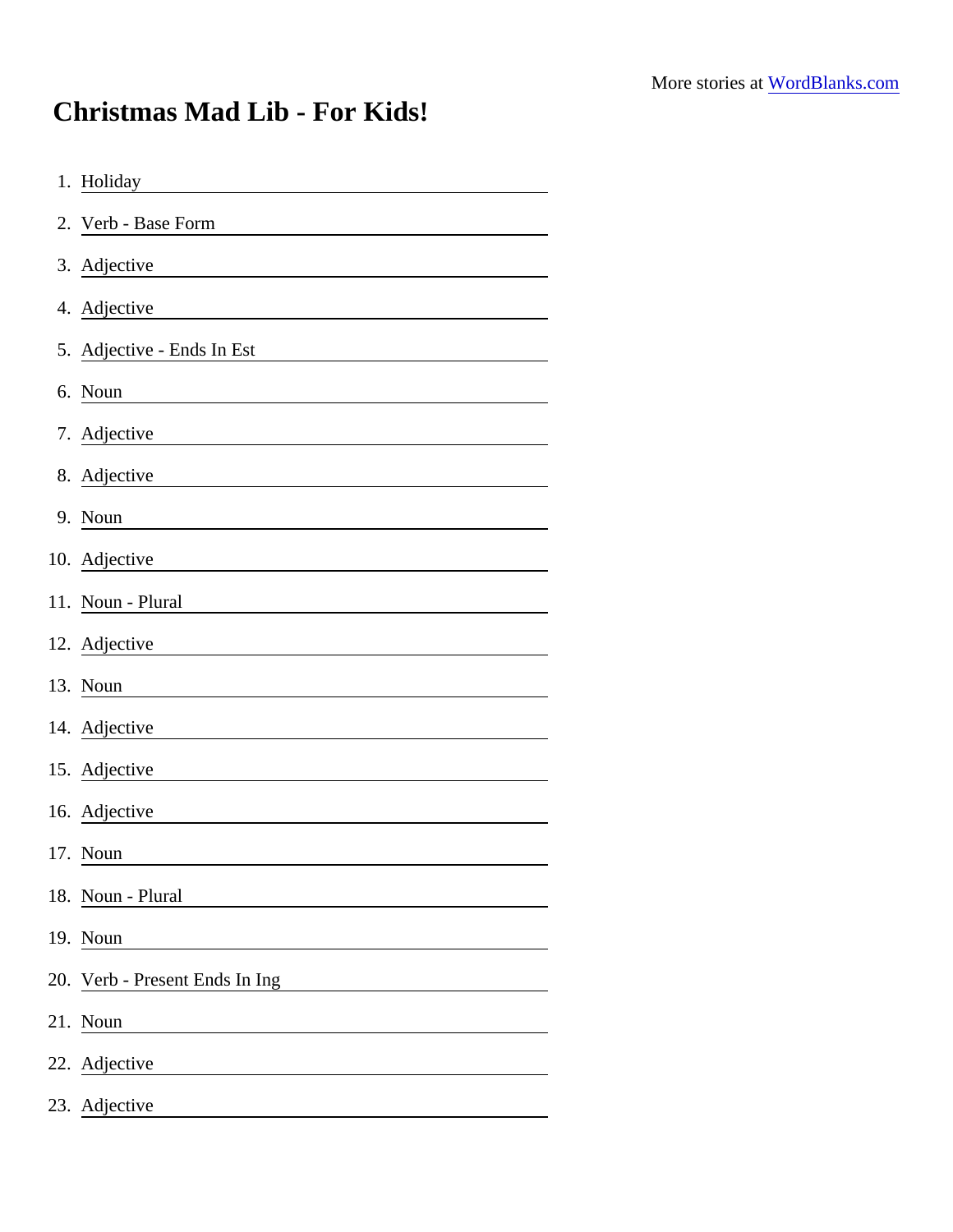24. Holiday